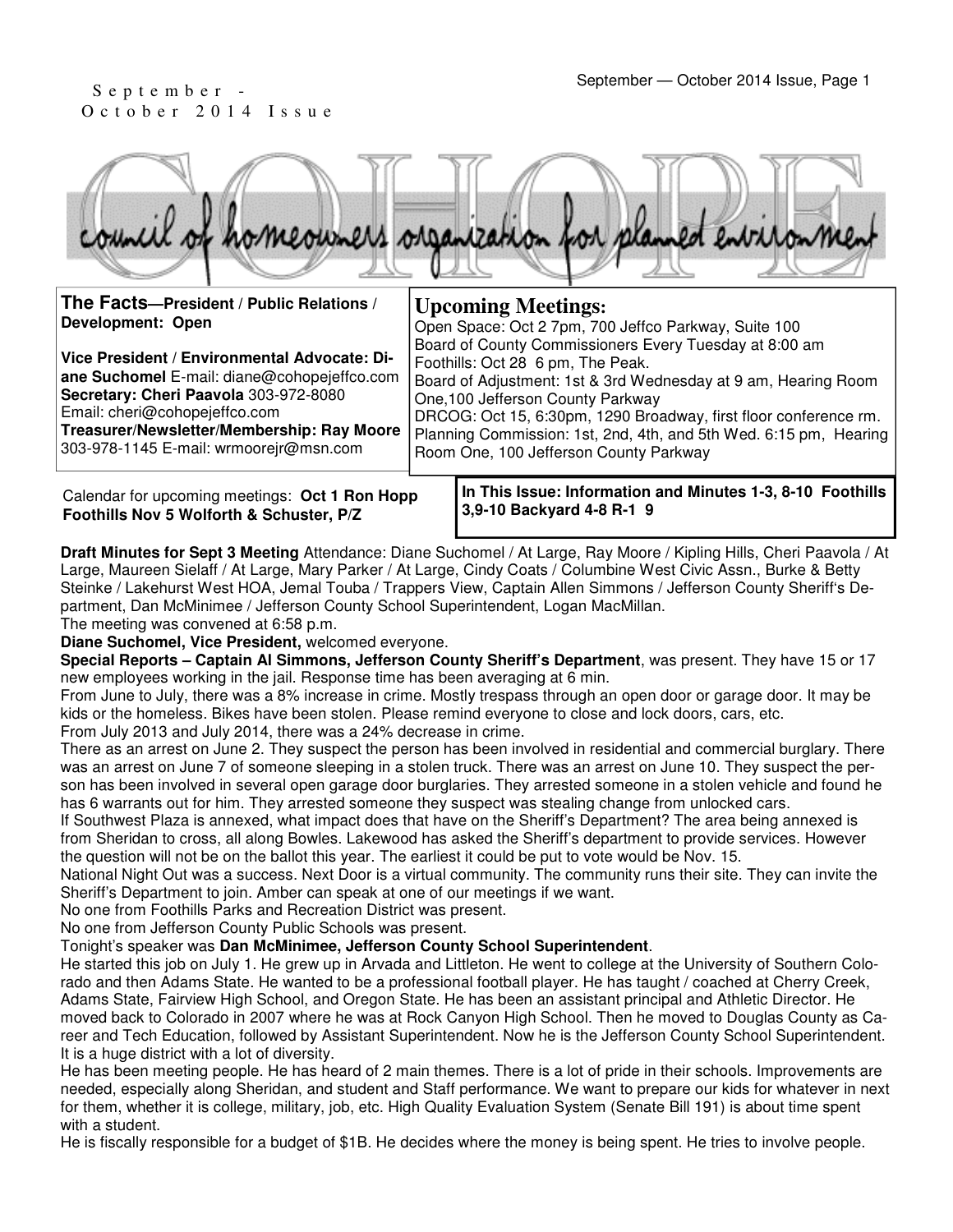How much autonomy does he have from the School Board? He is responsible to the School Board. He expects that there will be some growing pains. He wants them to set the goals and let him fulfill them. He is their employee.

What does he think about National Standard testing or Common Core? The state has enrolled in the Park Program and getting money for it. Dan has issues with some of it such as the number of assessments (testing), cost, and how students are categorized. Plan, Explore, and ?? is like ACT for Middle Schools. It was \$10, but now is \$30. The Read Act wants to require that all students can read. Some young students have never used a mouse. They are used to a touch screen. This has handicapped them for computerized tests.

How many parents have opted out of Park? In the whole state, only 500. And it is refused, not opted out. Refusal can impact a school's accreditation.

What does he think about market-based Salaries? Douglas County has 5 salary bands. Jefferson County does not. They usually offer a higher salary for hard to fill positions. Market pay has always had an influence on salaries. Dan will be talking about it tomorrow at the School Board meeting.

Why are there so many fees for students? The budget does not cover all of the expenses. The "negative dollars" are the difference between what the state should be spending and what the state budget is. The majority of the fees are for elective classes. They try to charge fees for items that provide the student additional benefits, such as a product in woodworking that they get to keep or college credit or something that not all students need such as bus service. In the city of Denver, there is no bus service.

They are building a new stadium because the 3 they have are VERY BUSY from Thursday afternoon throughout the weekend.

Is the new AP US History book going to be adopted? No, that has been tabled. There has not been enough discussion. And it is not a graduation requirement. The new book is less knowledge based and more concept based. They are evaluating it.

What does he think about Charter and Option schools? They are mandated by the state. Charter schools get the same money per student that regular schools get. A recent change means that Charter schools also get the same mil levy that nearby schools get. Charter schools do not have to provide for special needs, so special needs students do not apply. Charter schools have their own Board and can make their own decisions.

The School for the Deaf being built at Kipling and Quincy looks like a warehouse. Wait until it has been completed. The 2015 Teacher's Contract is expiring on Aug. 16. The Fact Finder has made their recommendation. The School Board can either accept it, eject it, or propose change(s). The proposal is being presented to the School Board tomorrow. Something must be done by Oct. 10, 2014 and goes into affect in Nov.

**Reports from Officers** Roll Call was taken. We had 9 members present and we have a quorum.

### We do not have a President.

**Ray Moore, Treasurer,** was present. We have \$1,741.91.

Summerfest is Sept. 12 - 14. Please sign up. There are no additional funds needed, we still have balloons and helium from last year.

**Cheri Paavola, Secretary,** was present. The Minutes for June were approved.

### **Diane Suchomel, Vice President,** was present.

On Sept. 4, the Liquor License Authority will vote on a liquor license for a special event, Pumpkin Festival, at Jared's on Sept. 27.

The second referral phase has been completed for proposed rezoning for the event center/volleyball courts / restaurant/brew pub that would be constructed near on the southeastern corner of W Bowles Ave/S Oak St .(Part of the Jared's property.) The next phase of the rezoning process will be the scheduling of Planning Commission and BCC hearings on the rezoning. Jeffco public hearing signs will be posted on the property at least 14 days prior to any scheduled hearing at the County. .

There is a pre-application for 9849 W. Coal Mine Ave. for a Storage Facility. It is by Fun City, behind the gas station. At the Aug. 14 Community meeting, they discussed a signage and lighting change at Bowles Ave. Shopping Center. They are also asking for a change in use for a Brew Pub. They want a 4' by 10' TV screen sign that changes faster than the County currently allows. The hearing has not been set.

There is a Community Meeting on Sept. 10 at 5:30 at Summit Ridge Middle School about the rezoning of the property on the north side W Bowles Ave between the Rite Aid and the Dancing Willow development for a proposed 3 story independent senior living facility. It would be at 11601 W Bowles Ave.

There is a pre-application for 7540 W. Chatfield Ave for a free standing emergency facility. It is on a southeast corner of Wadsworth and Chatfield.

It was reported in the news that the West Metro Fire mil levy did not get passed. They are now considering changes to save money such as demotions and removing equipment.

The second draft draft version of the Accessory Dwelling Unit regulation is available for public review. A Planning Commission hearing will probably be held in October on these proposed regulation changes. The second comment period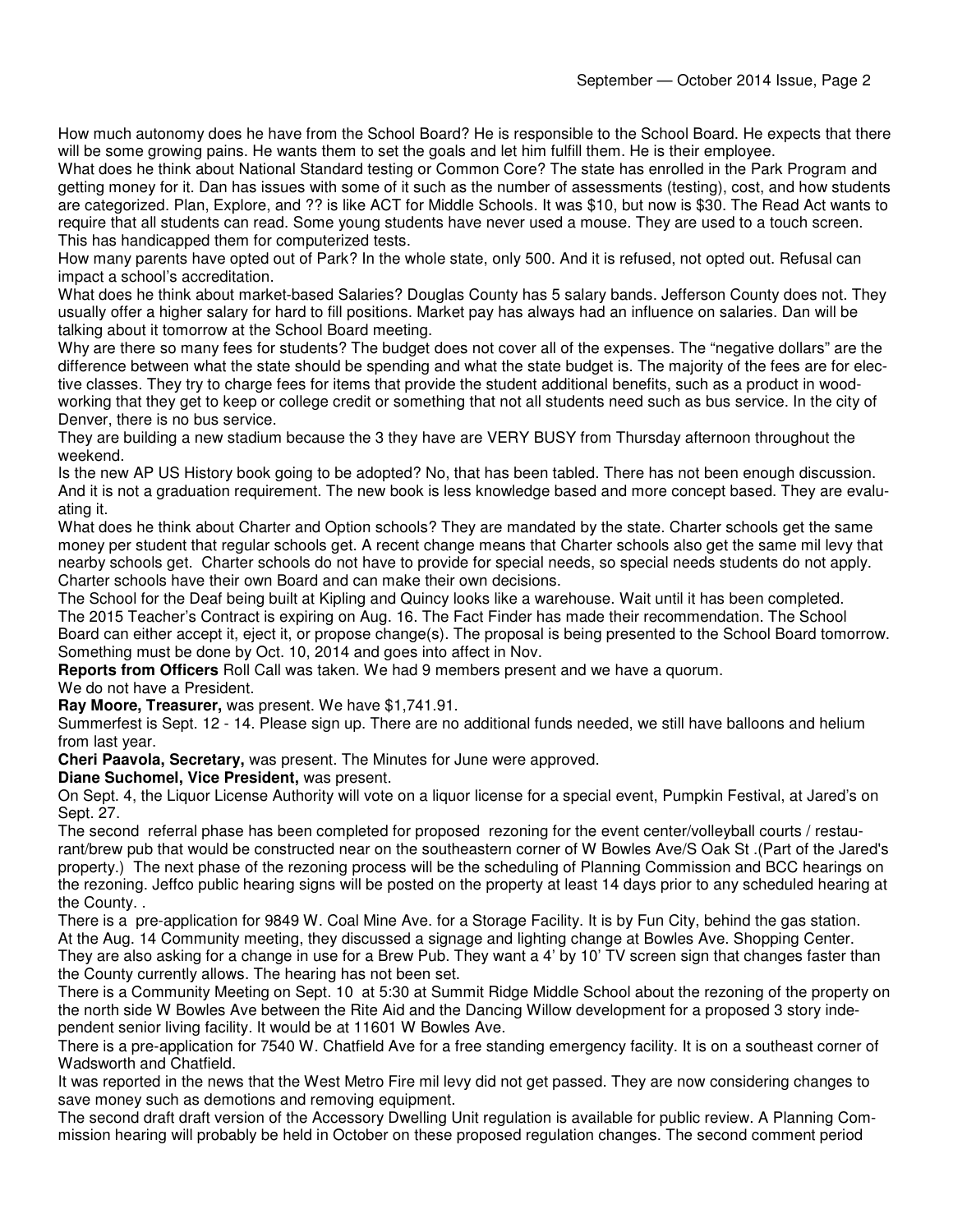ended Aug. 11. If you are registered with the county, they will send a note 5 days before a meeting.

Homeowners within the SW Metropolitan Water & Sanitation District will see a \$1/month service fee line item added on their Denver Water bills possibly beginning as soon as October, but most likely before the end of this year. The \$1/month service fee is for each 3/4" tap equivalent, which is the typical size for a residence. . The district removed its mill levy in 1994. The end of the mill levy combined with very low interest rates since then and approximately 50% of their system now having reached its expected useful life expectancy are the reasons this service fee is needed for system repairs and maintenance.

We had 3 responses to our Survey. The requests so far are more time on issues we have in common. For example, it is taking up to 2 weeks for the County to respond to violations. There are only 4 Jeffco zoning enforcement inspectors. People have commented on the long time (sometimes more than 2 weeks) that it has been taking before the initial zoning enforcement inspections occur after a zoning complaint has been filed. (Update: We've been told that the County has recently made some changes in zoning /zoning enforcement group that should result in an initial inspection happening sooner.)

What is the status of the sinkhole from 8/22? The sewer line needed to be relocated. It should take at least 2 weeks. Simms is down to 1 lane.

On Aug. 27 Oil and Gas regulations Section 35 were updated to comply with State regulations.

Logan McMillan, Coloradoans for Responsible Energy Development (CRED), gave us a handout with information on fracking.

Next month Ron Hopp will be our speaker. He will discuss their proposed mil levy increase.

**Old Business** No one wanted to take the position of President for COHOPE.

**New Business / Announcements** None.

We adjourned at 8:23 p.m.—Cheri Paavola, Secretary

**Foothills Park & Recreation District** Kate Dragoo Communications & Marketing Specialist (303) 409-2525; kate@fhprd.org

**Foothills Mill Levy Election Information** At their August board meeting, the Foothills Park & Recreation District's Board of Directors approved a mill levy question to be placed on the ballot in the November 4th Jefferson County Mail Ballot Election. If successful, the proceeds will be used to offset increasing operation and maintenance costs for current programs and facilities and will also be used to fund capital repairs of existing parks and facilities. These proposed park and facility repairs include:

Renovation of Clement Park to include enhancement of sports fields, replacement of inefficient irrigation system, and improvements to amphitheater area, lake and trails

Improvements to sports and recreation field conditions throughout the park system

Revitalization of parks including shelters, trails, irrigation systems, playgrounds, tennis courts, lighting, fences, parking lots and other amenities

Address accessibility and safety in parks and facilities

Enhancement and expansion of the recreational trail system

Repairs and improvements to buildings and pools

Improvements to Foothills and Meadows Golf Courses

To learn more information, visit www.ifoothills.org/mill\_levy. You may also attend a public presentation with Executive Director, Ronald Hopp, on Tuesday, October 14. The meeting will begin at 7:00 p.m. at Peak Community and Wellness Center (6612 S. Ward St. Littleton, CO 80127.)

### **BOO-rific Bash & Splash – Oct. 24**

No tricks, just treats at Foothills Park & Recreation District's BOO-rific Bash & Splash on Friday, October 24 from 6-8:30 p.m. at the Ridge Recreation Center (6613 S. Ward St., Littleton 80127). This family event provides safe, indoor trick-ortreating and allows children to dress in full costume to trick-or-treat among community business tables and enjoy fun activities. Swimming in the Ridge Pools is included in the festivities, swimsuit required to enter the pool. Fee: \$5 per child, all adults accompanying a child are FREE; no registration, pay at the door. Children 5 and under MUST be accompanied in the water by an adult (age 18 or older) and be within arm's reach at all times. For directions or more information, call 303.409.2333 or visit www.ifoothills.org/events

**Foothills 2015 registration, begins October 27** Foothills Park & Recreation District's 2015 classes for winter/spring season will be available for online registration beginning Monday, October 27 at www.ifoothills.org. Cont Page9

| COHOPE Treasury Activity: August-September 2014 Beginning Balance Aug 6, 2014                              | 1908.97 |         |
|------------------------------------------------------------------------------------------------------------|---------|---------|
| <b>Deposits</b>                                                                                            |         | 0.00    |
| Withdrawals                                                                                                |         | 167.06  |
| Sept newsletter \$7.35 Chicken, ice, sodas, utensils for picnic \$ 133.52 Website Charge (Aug-Oct) \$26.19 |         |         |
| <b>Ending Balance Oct 1, 2014</b>                                                                          | S.      | 1741.91 |
| W R Moore, Treasurer                                                                                       |         |         |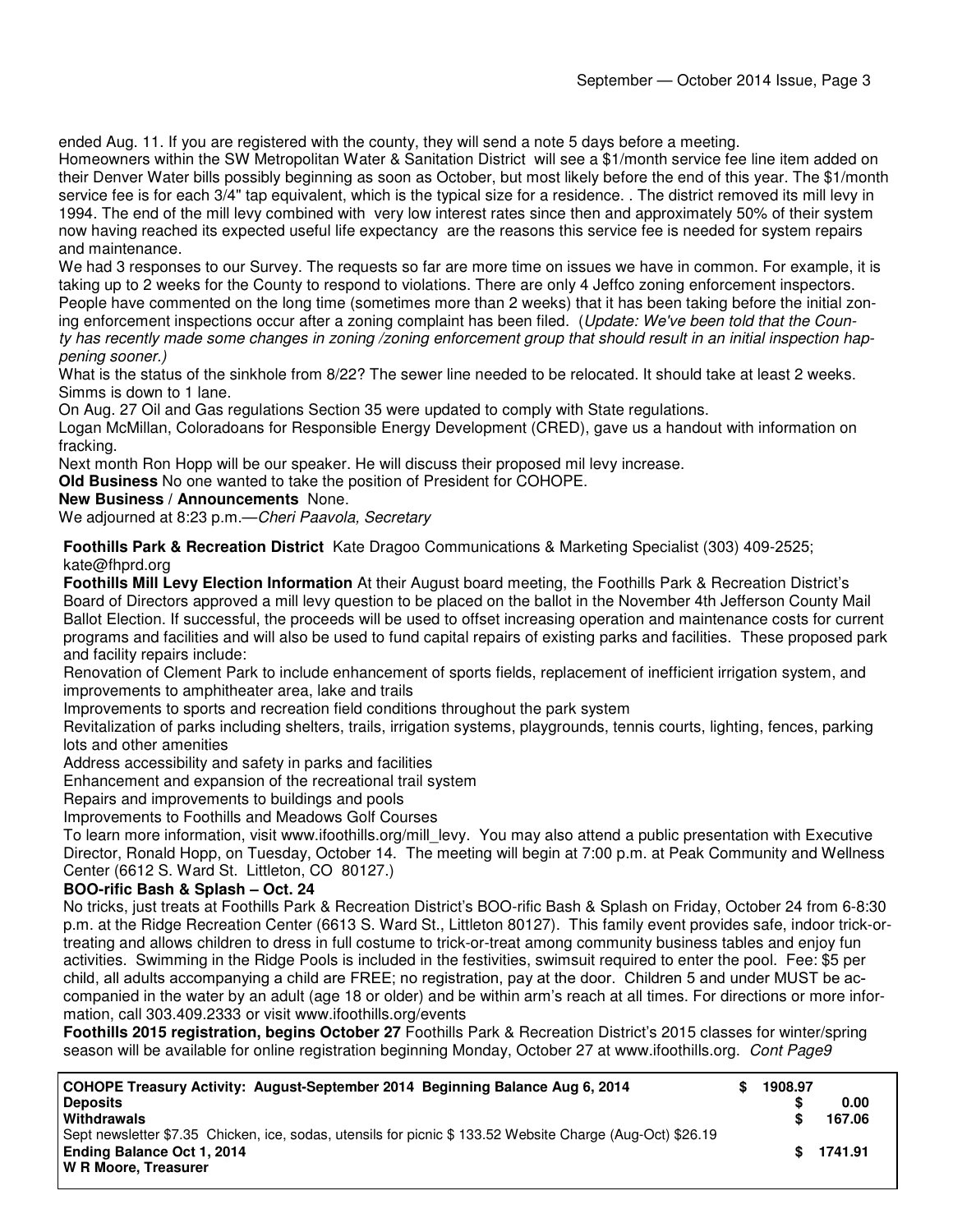# THE BACKYARD

## Columbine Hills News

**President's Corner** This has been an interesting summer in that I've had the chance to meet a number of you face to face. When I introduce myself as president of The Columbine Hills Civic Association I am usually bombarded with complaints about neighbors. That saddens me. It would be awesome to hear how people love living here. I'm sure the large majority of you love it here as much as I do; this is one of the neatest communities of which I've ever been a part. I really wish I could wave the wand and solve all your difficulties, but I can't and The Columbine Hills Civic Association cannot. We've chosen to live in a community and we need to learn what it means to live in community. If I had my choice I'd live on a secluded piece of property where my nearest neighbor was a quarter mile or more away. But since we live together – let's live together. If your neighbor's yard is over grown, offer to help them mow; if their bush is on the sidewalk ask if you could help trim it. I know that doesn't take care of RVs and barking dogs etc. but it would be a start.

In just a few weeks we'll have our dumpster day, let's make a great effort to get those piles of things picked up. Columbine Hills Elementary School has graciously allowed us to use their parking lot again – for whom I am very thankful. I don't know what we would do without them. I'm looking forward to meeting many of you on the 13th, let's chat and get acquainted. Once again I'm grateful for DKB Disposal who will be providing our dumpster service this year. I would love to have a large majority of you take them for your regular provider. This would be true for any service, but if we had hundreds of us use them, the monthly cost would drop to single digit dollars, and we would have only one or two days with trucks on our streets. Their phone is 720-556-9266. They pick up my trash on Tuesdays and return my can to it's spot on my driveway – I'm very satisfied with them.

Would you like information about The Columbine Hills Civic Association right now?? You can visit us on Facebook [just search for The Columbine Hills Civic Association] or you can go to our website at http://columbinehills8012.wix.com/ columbinehills. Heather, our new webmaster is working hard to keep things current and to answer your questions – she often forwards them to me via e-mail. If you have questions or suggestions or tips for our website, please visit it and contribute.

From **2014 August Board Meeting** Meeting was called to order at 9:10 a.m. by President Randy Montgomery. Board members in attendance were: Steve DeMarco, Ralph Miller, Michaelle Otto, Don Hochhalter, Kelly Goodbar. Three residents were in attendance.

Treasurer's Report: One membership was received and the Colorado Lasertype bill was paid.

Old Business: President Montgomery reported that residents have come forward and volunteered to maintain the northernmost median on S. Kendall Blvd.

Brett Horman, an aspiring Eagle Scout from Troop 596, reported on the progress of the entrance sign on S. Kendall. Font on the stone will match that on the entrance sign on So. Pierce and W. Elmhurst Ave. The engraving will cost \$300 - \$350 and for another \$100 the engraving company will set the stone in concrete. The land where the stone will rest belongs to Jefferson County and The Columbine Hills Civic Association will need to get a sign permit before it can be installed.

New Business: If you are interested in the DKB trash disposal service be sure to call 720-556-6266. Be sure to mention you are a resident of Columbine Hills. They will be our provider for our Dumpster Day this month.

The Columbine Hills Civic Association received a request that we honor one of our pioneer couples celebrating their 60th wedding anniversary! We would love to see more input from the residents if you have an event or celebration that you might like to share with residents. Email President Randy Montgomery or email ColumbinehHills@gmail.com. Meeting adjourned at 11:15 a.m.— Michaelle Otto, Secretary

## Columbine Knolls South II REVIEW

From **President's Corner** Summer I would like to thank the HOA board members and interested community members who attended our August HOA board meeting. It was a beautiful evening and nice to see community members working hard to help keep our neighborhood a great place to live.

Debbie Opperman (HOA Treasurer) reported that we now have 307 members! I believe this is an all-time record! The Architectural Control Committee (ACC) approved 11 applications for improvements. Thanks to Bob Pellegrini (ACC Chair), Steve Kalney and John Schutt for their continued due diligence! Welcome Committee members Jennifer Blake, Susan Brouillet and I delivered welcome baskets to three new neighbors; Lewis and Kara Smith, Tyson and Christina Liverant, Chuck and Allison Turner. It was great to meet these folks and we are very excited to have them join our community. In addition, I want to thank the folks at Savory Spicelocated in downtown Littleton for their generous donations for the Welcome Baskets. Please stop by their store to check out their huge selection of high quality spices, herbs and seasonings.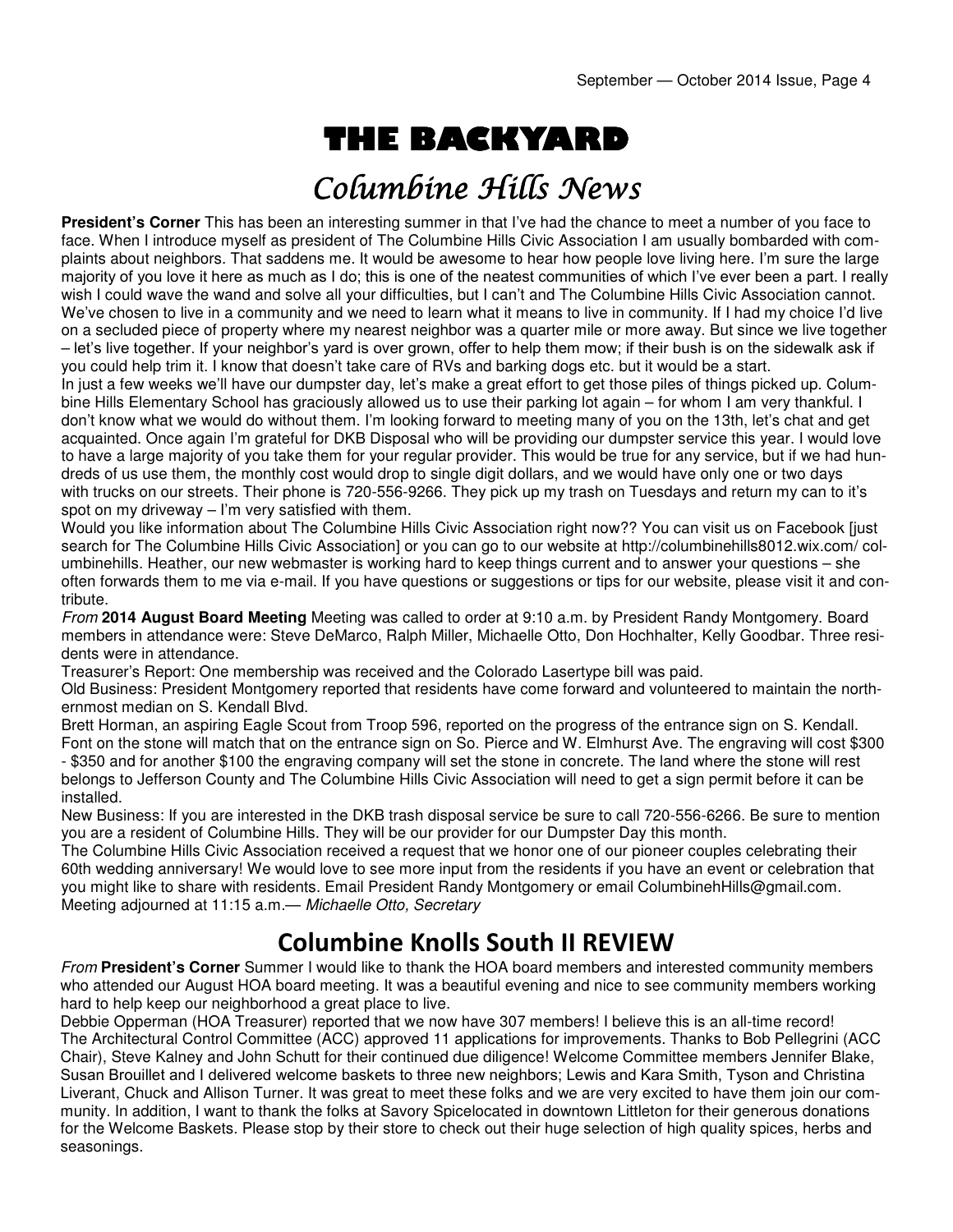Please take a minute to read the minutes included in this newsletter for more details of the meeting. I encourage anyone interested in becoming involved in the HOA to attend the next meeting and experience the positive force that is working hard to deal with issues that impact this community.

The Board is aware of some of the problems that our members are having with Waste Management's pick-up schedule and are working the issues with them. The HOA Board appreciates everyone's continued patience and have been seeing a general improvement in Waste Management's service.

On the upcoming vote for Covenant Renewal for Sections 2 and 3, I would encourage everyone to carefully read the information outlined in the monthly newsletters and if you have questions please send them to CKSII.INFO@GMAIL.COM or contact myself or any of the board members.

Please keep in mind that as fall approaches and the mornings become a little crisper and the days slowly grow a little shorter, the school children are starting back to school. Please be extra cautious as you drive through the neighborhood and watch out for children making their way to and from school. — Jon Brouillet, President CKSII HOA

From **Columbine Knolls South II Homeowners Association Board Meeting Minutes – August 12, 2014** President Jon Brouillet called to order the meeting at 7:00 pm. Board members Jon Brouillet, Jennifer Blake, Debbie Opperman, John Schutt, Steve Kalney, Bob Pellegrini, and Robert Sudar were in attendance along with Roger Borcherding of DARCO Property Management.

Treasurer's Report: Debbie reported for the month of July there was \$4,616.56 of expenditures. The HOA currently has 307 members.

ACC Committee: Bob Pelligrini reported 11 requests all approved with 0 in pending status. Applications were as follows: 5 for paint, 4 for roofs, 1 for solar panels, 1 for a patio.

Management Report: 3 inspections were completed. 19 notices or personal contacts were generated in July. Violations were as follows: eight for visible recreational vehicles, five for visible trash containers, three for weeds, two for yard signs, and one for a basketball stand blocking the sidewalk.

Landscape Committee: Bob Pelligrini reported that Stephanie Haberkorn performed the landscaping upkeep this month along the neighborhood entrances.

Welcome Committee: Jon Brouillet reported that the committee went to 3 addresses to meet new people. They met one resident and will attempt again to meet with others.

Old Business: Waste management complaints have reduced now that they are coming earlier in the day. In the coming months, the Waste Management contract will be reevaluated and reassessed to ensure the best value for the neighborhood.

New Business: Debbie reported that one permanent member property has dues not paid since 2011 – Roger will check the Section 1 covenants to see what the policy is for delinquent accounts. After the research, the Board will decide how to proceed.

Jen reported that the new trees on the exit onto Chatfield from Yukon make it difficult to see when turning. We will not be able to request a traffic light but we might be able to ask for tree trimming. Deb will contact Jefferson County and ask for a traffic engineer to look at the intersection. "No Soliciting" signage was something we could put on the entrances to the neighborhood but there isn't really anything we can do. Jon will make a comment in the upcoming newsletter regarding how homeowners should handle this.

Covenant Renewal Sections 2 & 3 Update (Greg Steward) There continues to be articles in the monthly newsletter and the new covenants will be sent out soon with comparisons to the old ones so that homeowners can see them plainly. Greg will continue to do paperwork efforts to prepare the distribution and will utilize the Section 1 documentation. Greg would like the board to think about who would be willing to go door to door. The goal is for packages to be in the mail to residents by October 1st.

A resident of CKSII attended the meeting and is interested in how the current covenant renewal is proceeding. He questions the covenant renewal process and did not agree with the way it was handled when Section 1 was renewed. The meeting was adjourned at 7:45 pm.

## Columbine West Civic Association Newsletter

From **A Moment With The Board** At the August 12th CWCA meeting at the pool pavilion the Board conducted business as usual. Presently we have 378 members, 4 memberships short of our budgeted 2014 goal. The voicemail line received 5 yard nominations for consideration for Yard of the Month contest. We have seen so many beautiful yards this year, it must have been all the rain. Covenant violation notices are being sent out and we hope that neighbors will take measures to fix their violation and not need to go further into court proceedings. If you see graffitti in the neighborhood please call the Jefferson County Graffitti Task Force. There is a potential fine of \$350-\$500 if someone is caught participating in defacing property.Remember if you have any suggestion of ideas, call the voicemail, drop an email, just contact us. Look forward to hearing from the community. Residents are encouraged to attend any monthly meeting.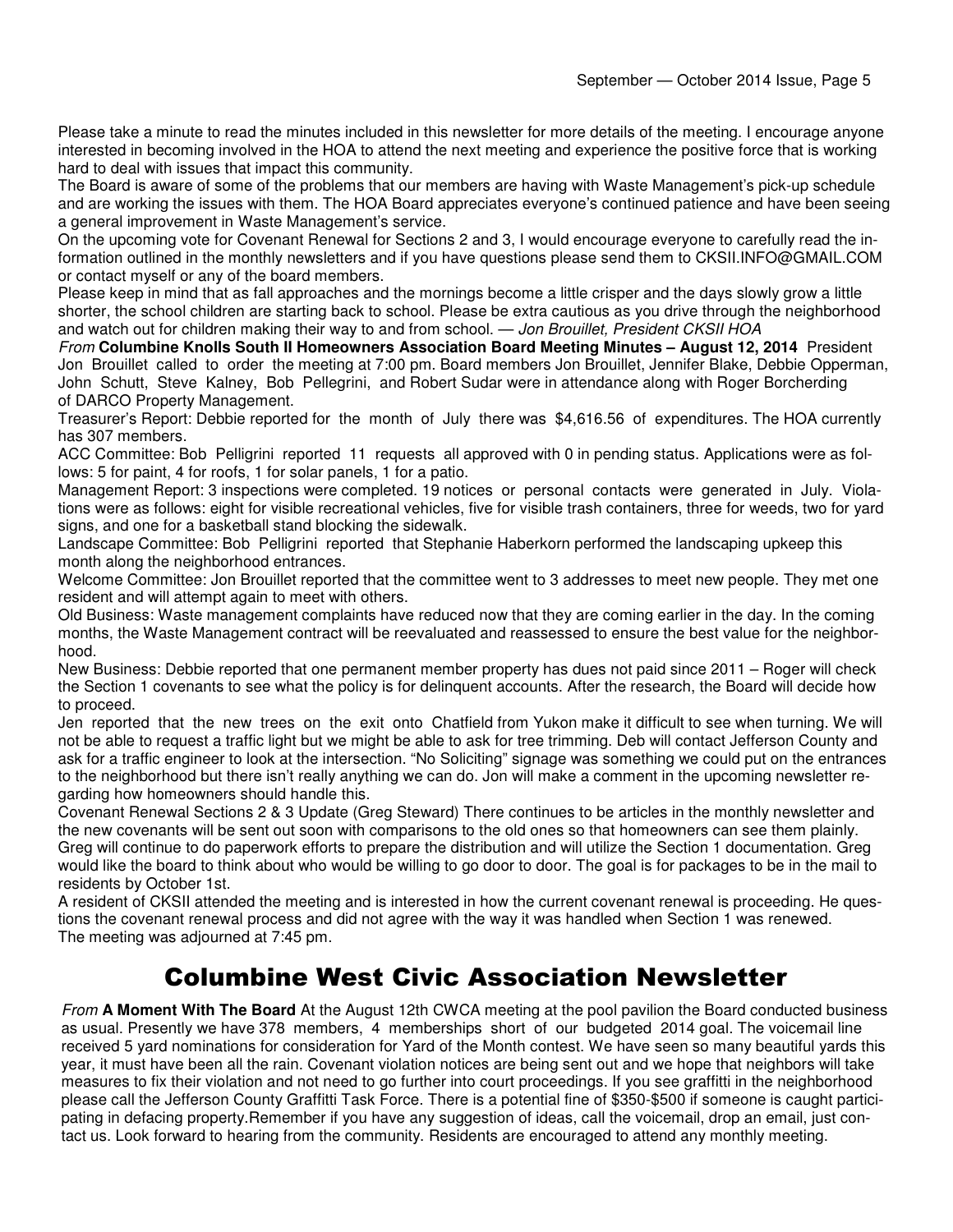## The Leawood Rapporter

From **Leawood Civic Association Minutes Aug 5, 2014** The meeting was called to order at 7:09 pm. In attendance were Rhonda Eveleth, Debby Baker, Mike Shaw, Paul O'Connor, Nancy Bock, Heather Hanley, Richard White, and Alisa Long.

Paul reported that a few new memberships had been received since the July LCA Meeting. Richard provided the treasurers report for July 2014.

Heather will email Lori the following event dates to post on the Leawood Facebook page; Front Yard Parties, Annual Picnic (8/23), and the Fall Garage Sale (9/19 & 9/20), as well as all LCA and LMPRD meeting dates. Rhonda will send out an Evite, to all members, for the Front Yard parties.

A letter, written by a concerned neighbor, regarding the noise level of parties located at Leawood Park, was presented to the Park Board during the July meeting. Since the Park Boards' intervention, neighbors are happy to report that parties have been much quieter. Thank you Leawood Park Board!

Heather will contact Leawood Elementary School to reserve the community room for the remaining 2014 LCA meeting dates as well as the Santa Party (12/3).

The remainder of the meeting was spent discussing the specifics for the Annual Picnic, scheduled for Saturday, August 23 from 12 to 3 pm.The Parade, prior to the Picnic, will begin at 11:30 am, from Leawood Elementary School. Picnic signs have been posted, reminding folks to RSVP and an Evite will be sent out next week. Picnic banners will be hung the week before the event. Paul will provide Rhonda and Heather with the most current membership list, prior to the Picnic. The board finalized items on the 'to-do list' and reviewed an itinerary for the day. Heather will make any/ all changes to the assignment and itinerary forms and get them off to the board members. Remember, if you have a classic car and/ or local business and are interested in participating in the parade, please email Richard at richardwhite@leawoodneighbors.com or Mike at mikeshaw@leawoodneighbors.com.

#### Meeting adjourned at 8:11 p.m.

From **Leawood Metropolitan Recreation and Park District Minutes Aug 13, 2014** The meeting was called to order at 6:45 PM at the home of Donna Snyder at 6253 S. Depew Ct. by President Kyle Sargent. Members present were: Donna Snyder, Linda Smith, Charlie Campbell, and Dave Padilla, Parks Manager. The meeting was moved from Weaver Park due to rain and high winds. Also present was resident Debby Baker.

Donna submitted the Treasurer's Report. Additional property tax revenue, ownership tax revenue was reported. Invoices for the month include: L&M for contract grass cutting and for extra trash removal from Leawood Park from the 4th of July, doggie bag vendor, Waste Management, United Site Services, DBC for irrigation supplies, Denver Water, DGB Irrigation, Weston, Excel, Dave's invoice and reimbursement to petty cash. Donna reported we have saved a great deal on water due to the rain. Tract T's water bill was a lot less than usual, and the reduction was attributed to the district's efforts to reduce water usage by removing bluegrass and replacing it with xeriscaping grasses.

Parks Manager Report – Dave had a call from Insituform's project manager related to the C-line work to be done for Platte Canyon. Dave requested a walk through and a date was set for Charlie and Dave to attend. The work in our area is supposed to start in October and run through end of November. The park area at the end of Weaver and Benton in Weaver Park will be used by Insituform as their staging area for our neighborhood. The work is not contracted by the Park Board but Platte Canyon Water and Sanitation District. Kyle is working on an application for the contractor stating our requirements for rehabbing the area after the work is completed.

Dave reported that someone had taken down our basketball hoop from Weaver Park, tossed it in the trash and installed a hoop that does not meet park standards. Dave removed the new hoop and reinstalled ours back. He has been looking for a net for the hoop for some time and has not found one yet to meet our standards. We will be happy to return the hoop to whoever installed it. Please note: Do not remove park property and replace it with something that has not been approved.

A new porta-a-potty location and structure has been revisited with Churchich. They have had some reduction in prices for a metal structure and Dave will visit with the representative in the following week.

The safety trim and tree removal at Raccoon Park has been completed for this phase of the work. New trees are now in place. The contractor will be removing the last of the debris before final payment is made. Dave is to schedule a walk through with Weston. The rest of the tree removal phase will take place in late winter/early spring before the trees leaf out.

Regular maintenance was done to areas as needed. Branches from Raccoon Park and Leawood Park were taken to our branch pile in Raccoon. Weston will chip them before they leave. Irrigation lines were checked in Tract T and other lines repaired as needed.

Dave stated he will have the Leawood Park pavilion power washed, an extra grass cutting and make sure the trash from the week is removed before the Leawood Annual Picnic. Additional Fibar will be installed as soon as the vendor can arrange a date.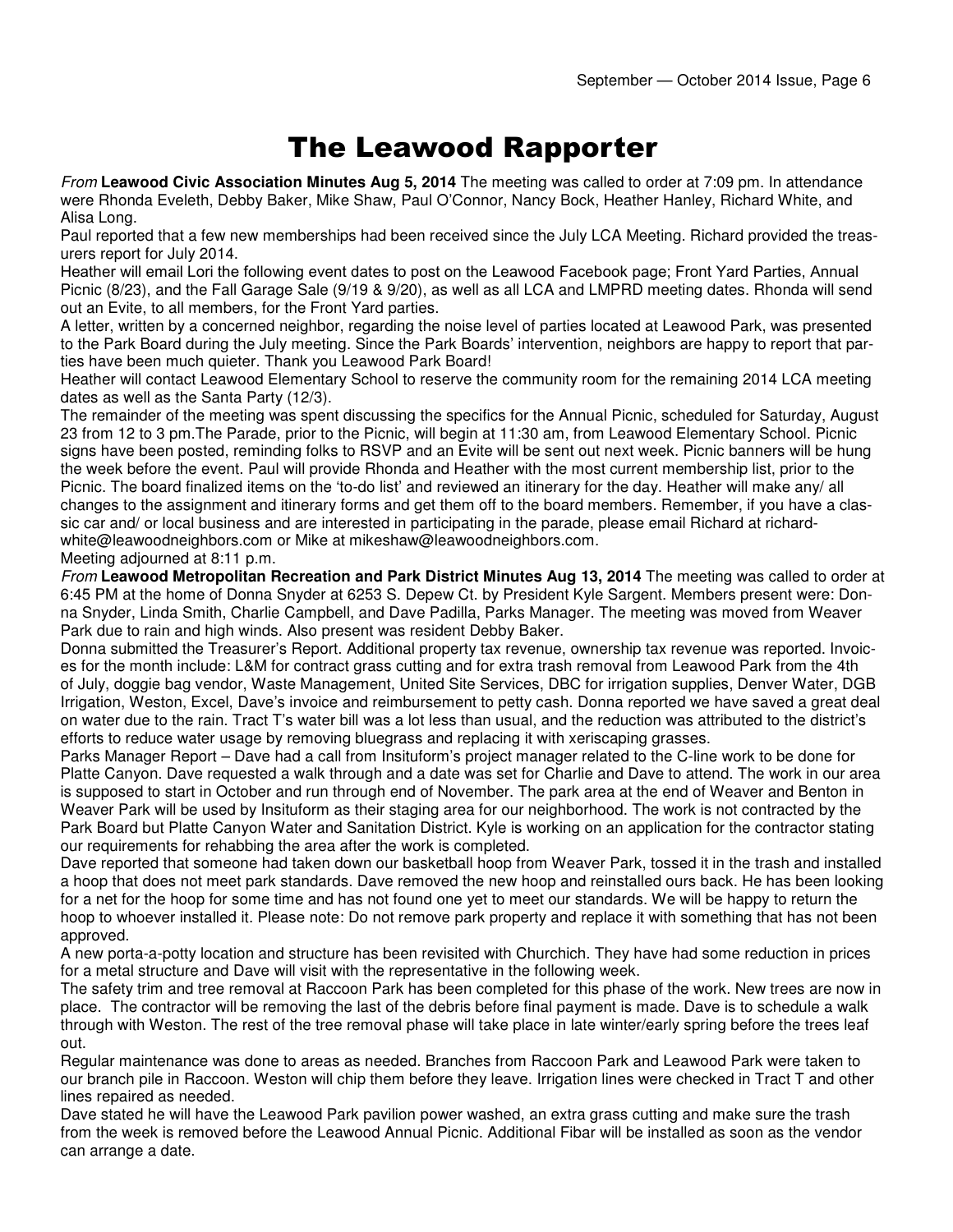We anticipate this to happen before the Annual Picnic.

Correspondence – A contract with Jeffco for use of Leawood Elementary School for our monthly meetings was signed by Kyle. Mibby distributed the dates for our meetings for the school year 2014/2015.

Old Business – Projects: Several projects were discussed during the Parks Manager's report.

Park use/lease criteria, rules– Kyle distributed rules and reservation information from Foothills and South Suburban. We discussed their fees and how reservations were handled. We will be formalizing new park rules and usage for the pavilions at the next meeting. In the meantime, we are doing the following at Leawood Park: (1) installing a motion detector light at the rear of the pavilion, (2) setting a timer on the electrical panel so the power will not be available after 10:00 pm. Lights in the pavilion will stay on.

Request for a street light at the corner of Fair and Sheridan– Linda contacted Xcel for information and received a form to process which did not address the situation. Dave suggested we call Sturgeon Electric for help with the getting information on the process.

Future Meetings –Wednesday, October 8, 2014 – Leawood Elementary School, Wednesday, November 12, 2014 – Leawood Elementary School, 6:30 p.m., Wednesday, December 10, 2014 – Leawood Elementary School, 6:30 p.m. The meeting was adjourned at 8:15 p.m.  $-$  Linda T. Smith, Vice President and Secretary

## WoodBourne WoodBourne

From **Note From the Board President** The August Board Meeting was held on August 18, 2014 at the Woodbourne Club House.

Congratulations to Dylan Hansen,the 2014 Woodbourne BBQ Pitmaster Grand Champion. His ribs were outstanding. The August BBQ contest, pot-luck, and movie night was a huge success and should be only bigger and better next year. Thank you to everyone who competed and participated. It was a lot of fun. Our new pool furniture will be stored offsite this year in a storage container.

To the homeowners along Simms where the fence is being replaced, we are very sorry this project has taken so long. We sincerely appreciate your patience. The Board is addressing the issues and moving forward with another contractor that will complete the project timely for us.

The front entrance improvements are nearly complete. Only some stamped concrete edging remains to be added. Thank you Gardening Committee. It looks wonderful. What an improvement!— Jay Hansen, President

## Williamsburg II News

From **President's Message** Welcome Routine returns for many of us as children return to school and summer activities have begun to taper off. The past summer was relatively wet and at least as of this writing, there were no 100 degree days. Lawns were greener and surely there were some lower water and Xcel bills. I know I'm looking forward to September's cooler evenings. For the gardeners out there, let's hope Indian Summer kicks in and allows all those tomatoes on the vine to ripen before the first snowfall. And please, no late hailstorms that destroy the harvest. The HOA sponsored summer activities were well attended and we hope to see even more of you for a new Fall event this year (see details elsewhere) as well as in December for the annual Hayride, scheduled for Saturday, December 13th. That date may seem a long way off, but those holidays (dreaded by many) will be here before you know it.

From **HOA Meeting Minutes for August 12, 2014** Mike Eppers, Board President, called the meeting to order at 7:06 p.m. Board members in attendance were Mike Eppers, Susan Ganz, Mark Hickman, Jeff Talmadge, Wyatt Koeniger, Chris Falin, Jessica Clark and Sharon Erickson. Debra White, Historian, Debi Clark, Shari Chickering and Scott Clark were also present.

Newsletter: The List of Board members and phone numbers will be updated for the next newsletter. No other changes noted.

Treasurer's Report:Susan Ganz passed out the current financial report and reported that as of August 12th all bills are paid and all deposits have been made. Dues collected are \$5810. This equates to 166 homes or 52% of homes. Upcoming expenses will include movie night this month, the Hayride and lighting contest. Existing balance should cover these expenses.

Architectural Committee Report: No new requests have been submitted. Jim Reindel agreed to take over the as chair of the Architectural Control Committee replacing Bill Ganz who resigned his position. Thank you Bill for all his hard work in this position and supporting and assisting the Board for many years.

CoHope: At this time the CoHope chair position is vacant. The Board hopes someone (or two) will step up to fill position. Covenant Control: No new issues to report.

Web Page/Facebook: Web Page is up to date - no changes. Facebook page updated by Scott Clark who has taken over the administration of this site. A "throwback" picture was uploaded - Williamsburg II as seen from the sledding hill in 1987.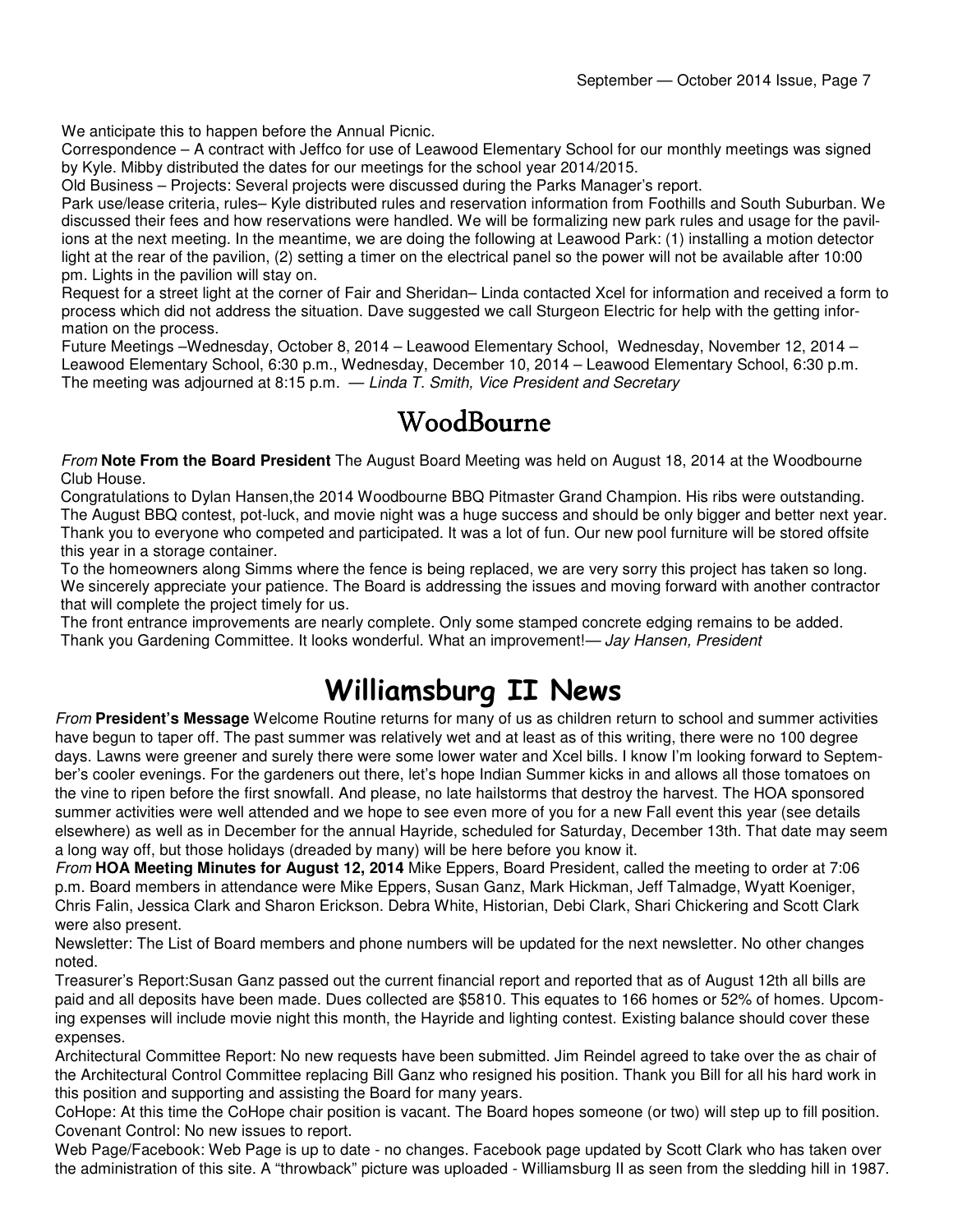Watch for more pics of the "past." Information about the trash company Williamsburg II has a special rate with has also been posted.

Old Business: The Treasurer position has been filled - Jeff Talmadge has agreed to take on this position. He and Susan Ganz will meet to go over the financials and hand over the check book and systems used.

September yards of the month will be selected by Wyatt Koeniger in the next few days. Winners will be posted in the September newsletter.

Movie Nightis scheduled for August 22nd at Eagle Meadows Park at dusk. Sign boards will be put up on Roxbury/ Meadows and Glasgow/Meadows corners the day before. The sign board at the front entrance has already been changed. Deb White will contact Foothills and make sure watering is not scheduled for the park that evening.

A fall event was discussed - an event geared toward adults. Plans are still being developed with an October 4th date. Watch the newsletter for details.

Wyatt contacted Foothills about the mowing (or lack of mowing) in the open space at the north end of our subdivision. They will have someone look into mowing the area including the hillside that backs up to our subdivision. Budget constraints have likely decreased the amount of mowing. He also contacted Jeffco Road and Bridges concerning the potholes in the neighborhood. Some of the larger ones are on their "list" for repair. If homeowners have pot holes to report they should call Jeffco, report the pot hole and include street name and pot hole location.

New Business: Jessica Clark has left several messages with the company we have used in the past for the Hayride in December. No response yet. Jessica will follow up.

Wyatt also contacted Allied Waste to see if a dumpster for large pickup could be scheduled as part of the trash service. They could do that or schedule a second pick up for large items on a regularly scheduled trash day. Board agreed the second option was the way to go - less chance of people outside of Williamsburg II using a large item pick up at curbside. Wyatt will follow up with Allied and confirm details, Cost (hopefully zero additional charge for current customers) and date selection.

Debi Clark reported for Kathy Morelli on the progress the Common Area committee has made. Front entrance is weeded and cleaned up. New mulch will be added and additional clean-up will be done this Sunday, August 17th at 6:30. The sign board area will also be cleaned up and additional plants planted. There is a homeowner who will take on the maintenance of this area. Meeting adjourned at 8:10

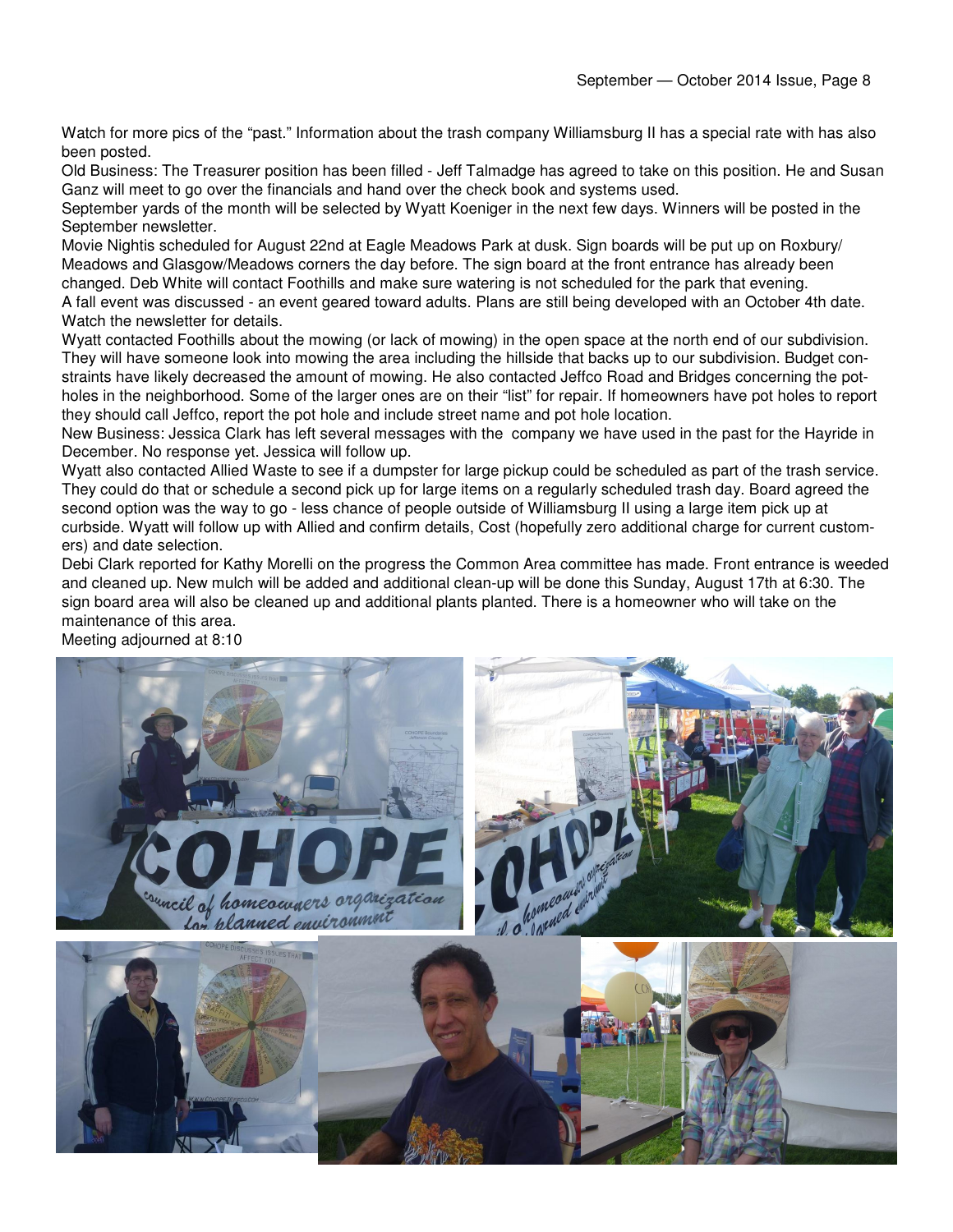**Good News About Jeffco Schools—Melissa Reeves**, mdreeves@jeffco.k12.co.us, Office 303-982-6567 **PINWHEELS FOR PEACE** Columbine Hills and Leawood elementary schools are participating in Pinwheels for Peace this year. Started in Florida in 2005, the day aims to bring awareness of global peace to young students — or whirled peace. "The students reflect on where they see violence in their lives," said teacher Kara Hasbrouck who organized the events. "They really embrace it." Discussions in class include where they see violence in today's media and what brings them personal peace like reading a book or riding their bike. The student-made pinwheels will be placed in a large display at the front of the school. "Students enjoy looking for sibling or friends' pinwheels, or they sit back with a sketchbook and draw pictures," said Hasbrouck. Look for over 350 pinwheels spinning in front of the schools this Friday, Sept. 19 and Monday, Sept. 22.

**RALSTON ELEMENTARY HONORS 9/11 HEROES** Many of the sixth graders at Ralston Elementary School weren't even alive when the September 11th attacks happened. Teacher Laura Hinojos wanted to help her students honor the victims and heroes of 9/11. "They read Scholastic News articles from the months following the attacks, analyzed children's artwork, studied music lyrics, hosted guest speakers and researched the various memorials that already exist for the victims of 9/11," said Hinojos. One class chose to create a mosaic of the New York City skyline with an American flag background.

**EVERGREEN RALLIES FOR A GOOD CAUSE** Evergreen High School students came out to see top X-Games athletes show their love for competitive sports and the power to believe in yourself. A school assembly featured the ASA High School Get Up Tour to present a show that mixed high-flying tricks with a serious anti-bullying message. "We came up with this to really have a sustainable message," said Evergreen Assistant Principal Christian Ramaker. "These guys have gone to the top by believing in themselves, having other people believe in them, and they don't give up. That's what we expect of our students and our community. Even if you run into problems, even if you run into conflicts with other kids, we really expect and want our kids to problem solve those issues." While ASA announcer John Bethers kept the students focused on what the athletes were doing, he also included statistics about bullying. "They think they're here to see a cool show and then we sneak in the messages without them knowing it," Bethers said. Learn more about the ASA High School Get Up Tour. Watch the video version of this story on the Jeffco Schools YouTube channel JPS-TV. **COSTUME SHOP SALE** Get ready for Halloween with the help of the Jeffco Schools Foundation's Costume Shop sale. Find costumes and one-of-a-kind items in the "Let's Make a Deal" rack. Whether you are on the stage or just looking for some Halloween sweets, there's something for everyone. The sale runs Friday, Sept. 26 from 2:30 to 5:30 p.m. and

Saturday, Sept. 27 from 10 a.m. to 2 p.m. Find more info on the Costume Shop.

**BELL STUDENTS GETTING BACK OUTDOORS** Bell Middle School teacher Jesse Swift invites students to grab a helmet and get riding. He leads sixth, seventh and eighth graders in the school's mountain bike club on Friday afternoons. "No matter a student's level of experience or no matter what kind of bike you have, you are welcome to ride, as long as you have a helmet," said Swift. All of the rides are around Golden and will last through the fall as long as the weather cooperates.

**MANDALAY MIDDLE HAS IMAGINITIVE BOOK FAIR IDEAS** Mandalay Middle School's book fair crew is official they've been published. Two of the team's ideas were printed in the Scholastic Book Fairs Idea Guidebook for Fall of 2014. The fair was held during parent-teacher conferences so the students could invite their families. Crew members got

**Cohope Tentative Meeting Dates for 2015:** Jan 7, February 4, March 4, April 1, May 6, June 3, July 1, August 5– picnic in Clement Park, September 2, October 7, November 4, December 2.

**Foothills Park & Recreation** Thank you for your time and feedback last year as part of the Clement Park Master Plan design process to plan for future renovations to Clement Park. The master plan was developed to create a plan to support and maintain long term use of the park facilities. We have some updates to share with you.

**UPDATES** Foothills Board of Directors approved the Clement Park Master Plan at the December 2013 board meeting. At the July 2014 board meeting, the Foothills Board of Directors unanimously approved a resolution for the District to participate in the November 4, 2014 Jefferson County coordinated election. The District is seeking an increase in the operational mill levy to address capital needs and increasing operational costs as well as improve park maintenance. You can read about the proposed projects on our Mill Levy webpage or share the Foothills Mill Levy PDF with your neighbors.

**NEXT STEPS** As interested users of Clement Park, we wanted you to know that if District Residents vote to approve the mill levy increase, the District plans to utilize up to \$5 million of the mill levy proceeds to renovate areas of Clement Park! These specific improvements would include enhancement of sports fields, replacement of the inefficient irrigation system, and improvements to the amphitheater area, lake and trails. Additionally, we feel very confident that we could leverage private, local and state grant funds that require a funding match to double (or more than double) the total project budget! Unfortunately, if the mill levy increase election is not successful, there will be no funds for improvements nor the ability to leverage additional funds leading to further degradation of the park.